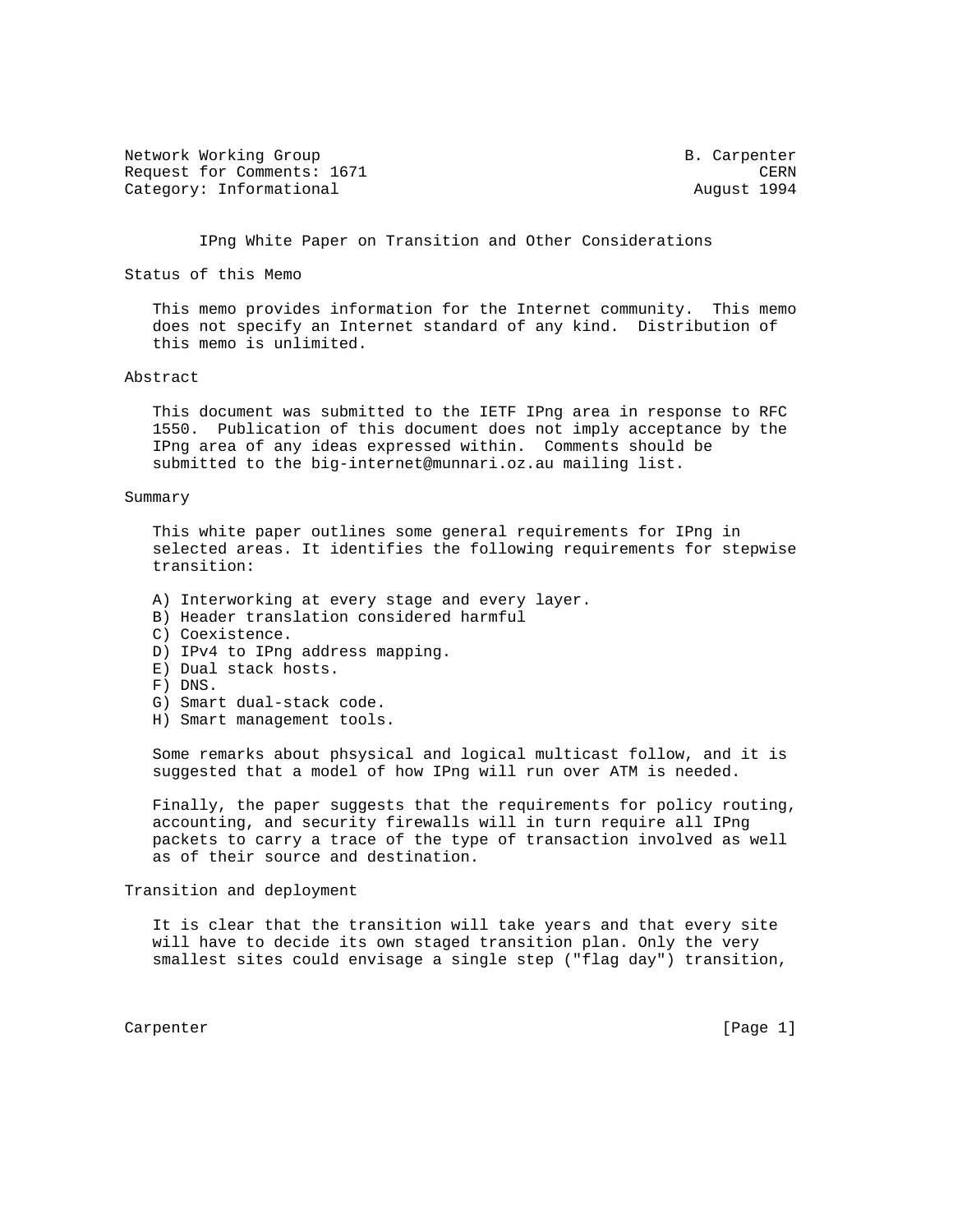presumably under pressure from their Internet service providers. Furthermore, once the IPng decision is taken, the next decade (or more) of activity in the Internet and in all private networks using the Internet suite will be strongly affected by the process of IPng deployment. User sites will look at the decision whether to change from IPv4 in the same way as they have looked in the past at changes of programming language or operating system. It may not be a foregone conclusion that what they change to is IPng. Their main concern will be to minimise the cost of the change and the risk of lost production.

 This concern immediately defines strong constraints on the model for transition and deployment of IPng. Some of these constraints are listed below, with a short explanation of each one.

 Terminology: an "IPv4 host" is a host that runs exactly what it runs today, with no maintenance releases and no configuration changes. An "IPng host" is a host that has a new version of IP, and has been reconfigured. Similarly for routers.

A) Interworking at every stage and every layer.

 This is the major constraint. Vendors of computer systems, routers, and applications software will certainly not coordinate their product release dates. Users will go on running their old equipment and software. Therefore, any combination of IPv4 and IPng hosts and routers must be able to interwork (i.e., participate in UDP and TCP sessions). An IPv4 packet must be able to find its way from any IPv4 host, to any other IPv4 or IPng host, or vice versa, through a mixture of IPv4 and IPng routers, with no (zero, null) modifications to the IPv4 hosts. IPv4 routers must need no modifications to interwork with IPng routers. Additionally, an application package which is "aware" of IPv4 but still "unaware" of IPng must be able to run on a computer system which is running IPv4, but communicating with an IPng host. For example an old PC in Europe should be able to access a NIC server in the USA, even if the NIC server is running IPng and the transatlantic routing mechanisms are only partly converted. Or a Class C network in one department of a company should retain full access to corporate servers which are running IPng, even though nothing whatever has been changed inside the Class C network.

 (This does NOT require an IPv4-only application to run on an IPng host; thus we accept that some hosts cannot be upgraded until all their applications are IPng-compatible. In other words we accept that the API may change to some extent. However, even this relaxation is debatable and some vendors may want to strictly preserve the IPv4 API on an IPng host.)

Carpenter [Page 2]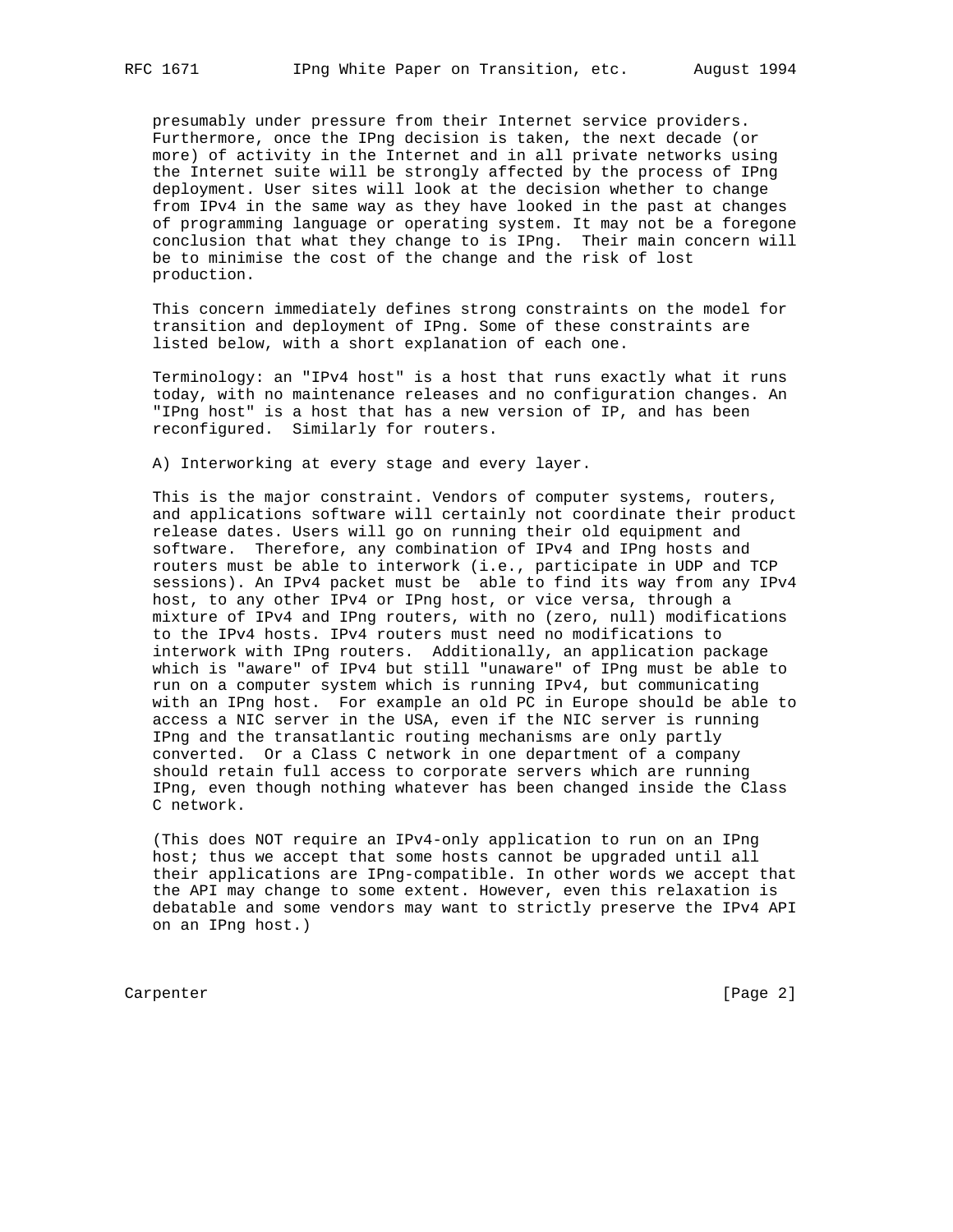B) Header translation considered harmful.

 This author believes that any transition scenario which REQUIRES dynamic header translation between IPv4 and IPng packets will create almost insurmountable practical difficulties:

- B1) It is taken for granted for the purposes of this paper that IPng functionality will be a superset of IPv4 functionality. However, successful translation between protocols requires that the functionalities of the two protocols which are to be translated are effectively identical. To achieve this, applications will need to know when they are interworking, via the IPng API and a translator somewhere in the network, with an IPv4 host, so as to use only IPv4 functionality. This is an unrealistic constraint.
- B2) Administration of translators will be quite impracticable for large sites, unless the translation mechanism is completely blind and automatic. Specifically, any translation mechanism that requires special tags to be maintained manually for each host in tables (such as DNS tables or router tables) to indicate the need for translation will be impossible to administer. On a site with thousands of hosts running many versions and releases of several operating systems, hosts move forwards and even backwards between software releases in such a way that continuously tracking the required state of such tags will be impossible. Multiplied across the whole Internet, this will lead to chaos, complex failure modes, and difficult diagnosis. In particular, it will make the constraint of paragraph B1) impossible to respect.

 In practice, the knowledge that translation is needed should never leak out of the site concerned if chaos is to be avoided, and yet without such knowledge applications cannot limit themselves to IPv4 functionality when necessary.

 To avoid confusion, note that header translation, as discussed here, is not the same thing as address translation (NAT). This paper does not discuss NAT.

 This paper does not tackle performance issues in detail, but clearly another disadvantage of translation is the consequent overhead.

C) Coexistence.

 The Internet infrastructure (whether global or private) must allow coexistence of IPv4 and IPng in the same routers and on the same

Carpenter [Page 3]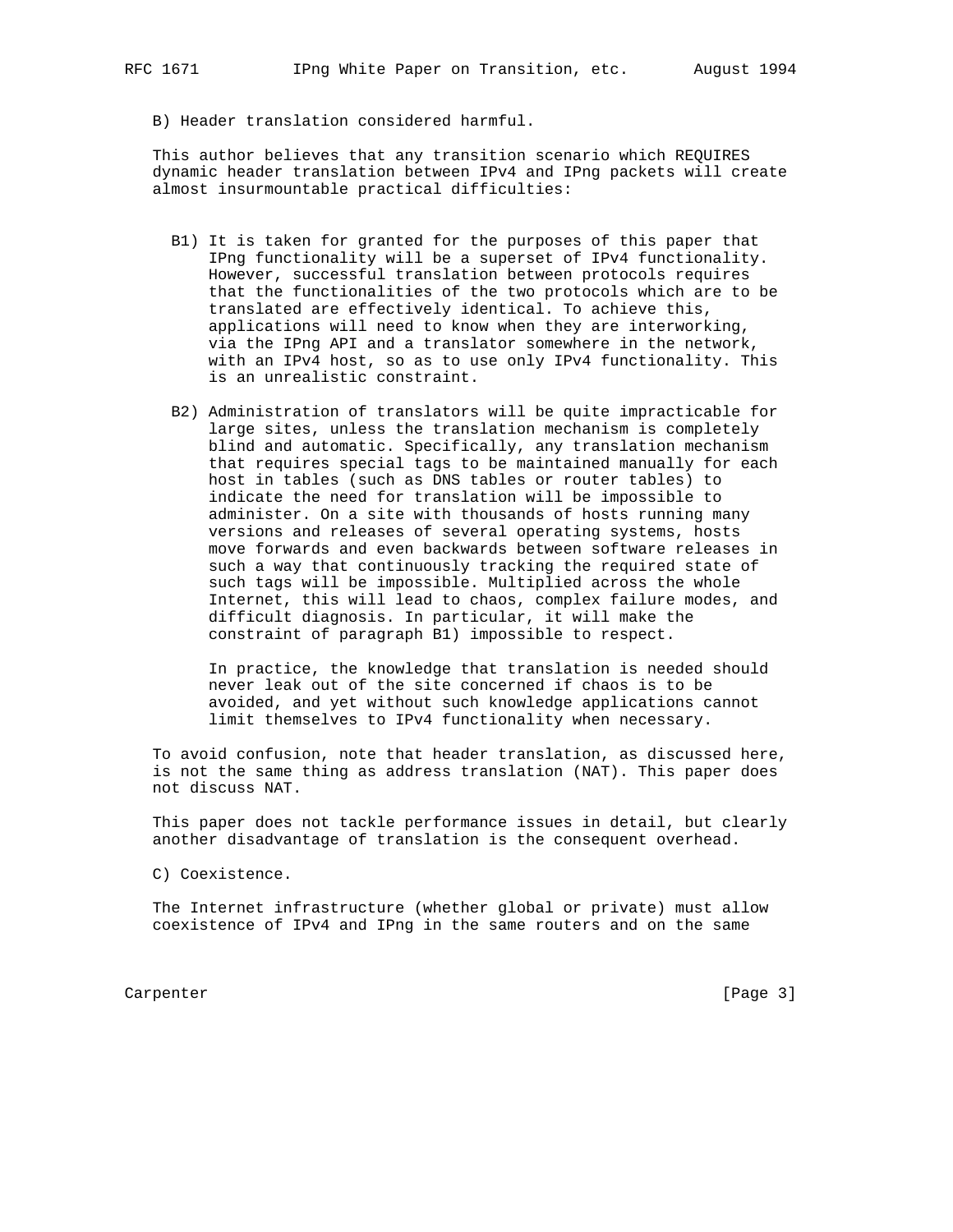physical paths.

 This is a necessity, in order that the network infrastructure can be updated to IPng without requiring hosts to be updated in lock step and without requiring translators.

 Note that this requirement does NOT impose a decision about a common or separate (ships-in-the-night) approach to routing. Nor does it exclude encapsulation as a coexistence mechanism.

D) IPv4 to IPng address mapping.

 Human beings will have to understand what is happening during transition. Although auto-configuration of IPng addresses may be a desirable end point, management of the transition will be greatly simplified if there is an optional simple mapping, on a given site, between IPv4 and IPng addresses.

 Therefore, the IPng address space should include a mapping for IPv4 addresses, such that (if a site or service provider wants to do this) the IPv4 address of a system can be transformed mechanically into its IPng address, most likely by adding a prefix. The prefix does not have to be the same for every site; it is likely to be at least service-provider specific.

 This does not imply that such address mapping will be used for dynamic translation (although it could be) or to embed IPv4 routing within IPng routing (although it could be). Its main purpose is to simplify transition planning for network operators.

 By the way, this requirement does not actually assume that IPv4 addresses are globally unique.

 Neither does it help much in setting up the relationship, if any, between IPv4 and IPng routing domains and hierarchies. There is no reason to suppose these will be in 1:1 correspondence.

E) Dual stack hosts.

 Stepwise transition without translation is hard to imagine unless a large proportion of hosts are simultaneously capable of running IPng and IPv4. If A needs to talk to B (an IPng host) and to C (an IPv4 host) then either A or B must be able to run both IPv4 and IPng. In other words, all hosts running IPng must still be able to run IPv4. IPng-only hosts are not allowed during transition.

 This requirement does not imply that IPng hosts really have two completely separate IP implementations (dual stacks and dual APIs),

Carpenter [Page 4]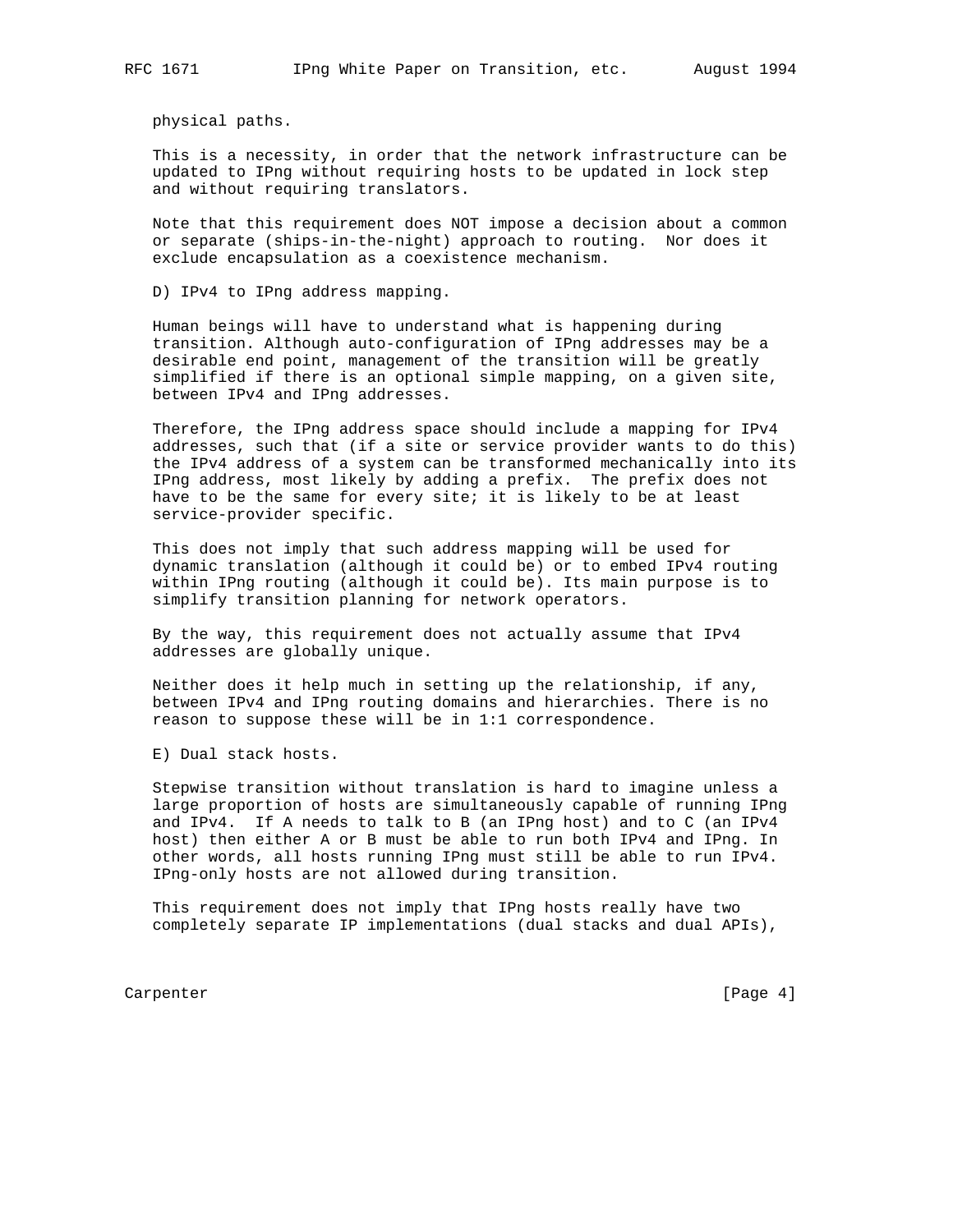but just that they behave as if they did. It is compatible with encapsulation (i.e., one of the two stacks encapsulates packets for the other).

 Obviously, management of dual stack hosts will be simplified by the address mapping just mentioned. Only the site prefix has to be configured (manually or dynamically) in addition to the IPv4 address.

 In a dual stack host the IPng API and the IPv4 API will be logically distinguishable even if they are implemented as a single entity. Applications will know from the API whether they are using IPng or IPv4.

F) DNS.

 The dual stack requirement implies that DNS has to reply with both an IPv4 and IPng address for IPng hosts, or with a single reply that encodes both.

 If a host is attributed an IPng address in DNS, but is not actually running IPng yet, it will appear as a black hole in IPng space - see the next point.

G) Smart dual-stack code.

 The dual-stack code may get two addresses back from DNS; which does it use? During the many years of transition the Internet will contain black holes. For example, somewhere on the way from IPng host A to IPng host B there will sometimes (unpredictably) be IPv4-only routers which discard IPng packets. Also, the state of the DNS does not necessarily correspond to reality. A host for which DNS claims to know an IPng address may in fact not be running IPng at a particular moment; thus an IPng packet to that host will be discarded on delivery. Knowing that a host has both IPv4 and IPng addresses gives no information about black holes. A solution to this must be proposed and it must not depend on manually maintained information. (If this is not solved, the dual stack approach is no better than the packet translation approach.)

H) Smart management tools.

 A whole set of management tools is going to be needed during the transition. Why is my IPng route different from my IPv4 route? If there is translation, where does it happen? Where are the black holes? (Cosmologists would like the same tool  $:-$ ) Is that host REALLY IPng-capable today?...

Carpenter [Page 5]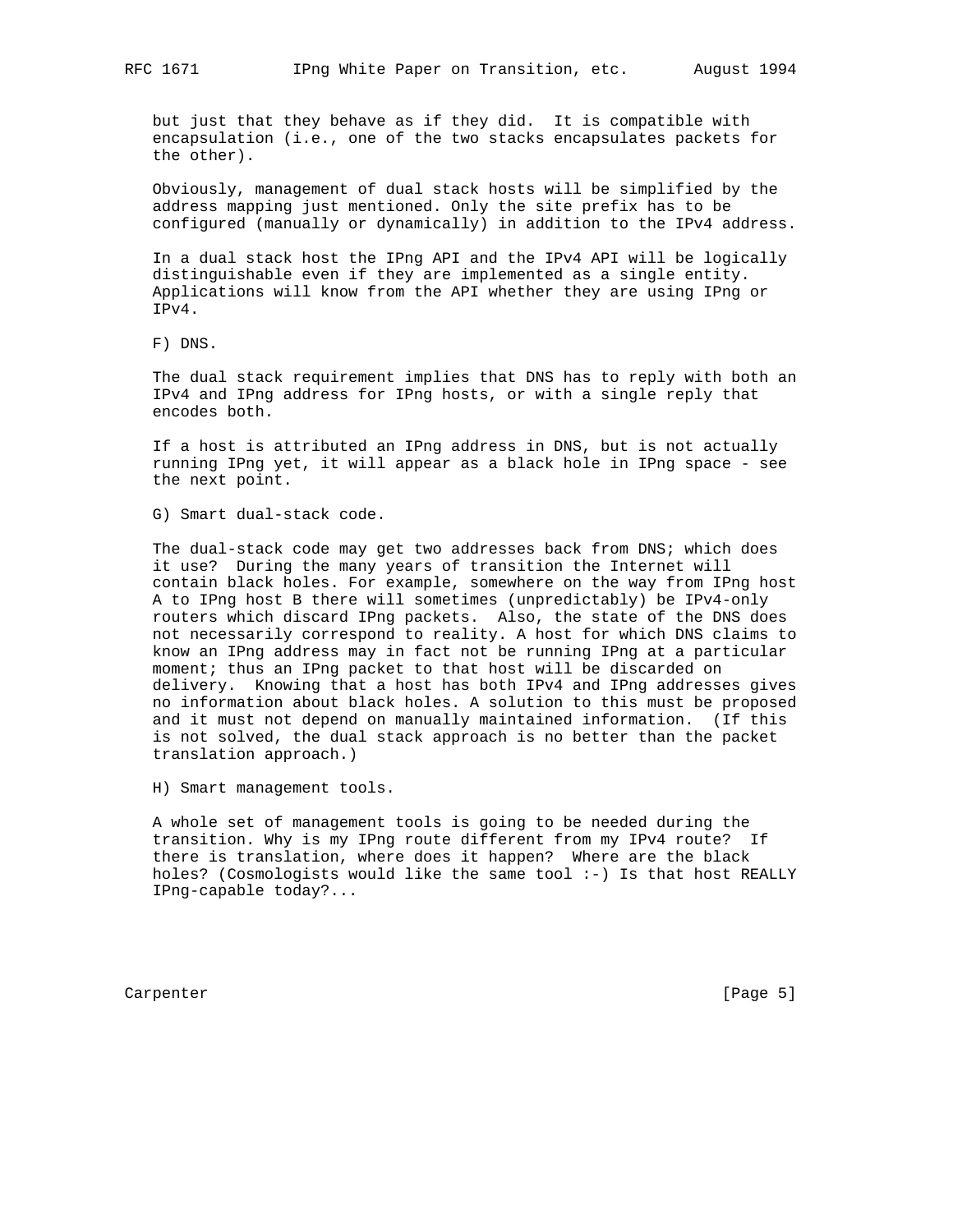Multicasts high and low

 It is taken for granted that multicast applications must be supported by IPng. One obvious architectural rule is that no multicast packet should ever travel twice over the same wire, whether it is a LAN or WAN wire. Failure to observe this would mean that the maximum number of simultaneous multicast transactions would be halved.

 A negative feature of IPv4 on LANs is the cavalier use of physical broadcast packets by protcols such as ARP (and various non-IETF copycats). On large LANs this leads to a number of undesirable consequences (often caused by poor products or poor users, not by the protcol design itself). The obvious architectural rule is that physical broadcast should be replaced by unicast (or at worst, multicast) whenever possible.

## ATM

 The networking industry is investing heavily in ATM. No IPng proposal will be plausible (in the sense of gaining management approval) unless it is "ATM compatible", i.e., there is a clear model of how it will run over an ATM network. Although a fully detailed document such as RFC 1577 is not needed immediately, it must be shown that the basic model works.

 Similar remarks could be made about X.25, Frame Relay, SMDS etc. but ATM is the case with the highest management hype ratio today.

Policy routing and accounting

 Unfortunately, this cannot be ignored, however much one would like to. Funding agencies want traffic to flow over the lines funded to carry it, and they want to know afterwards how much traffic there was. Accounting information can also be used for network planning and for back-charging.

 It is therefore necessary that IPng and its routing procedures allow traffic to be routed in a way that depends on its source and destination in detail. (As an example, traffic from the Physics department of MIT might be required to travel a different route to CERN than traffic from any other department.)

 A simple approach to this requirement is to insist that IPng must support provider-based addressing and routing.

 Accounting of traffic is required at the same level of detail (or more, for example how much of the traffic is ftp and how much is www?).

Carpenter [Page 6]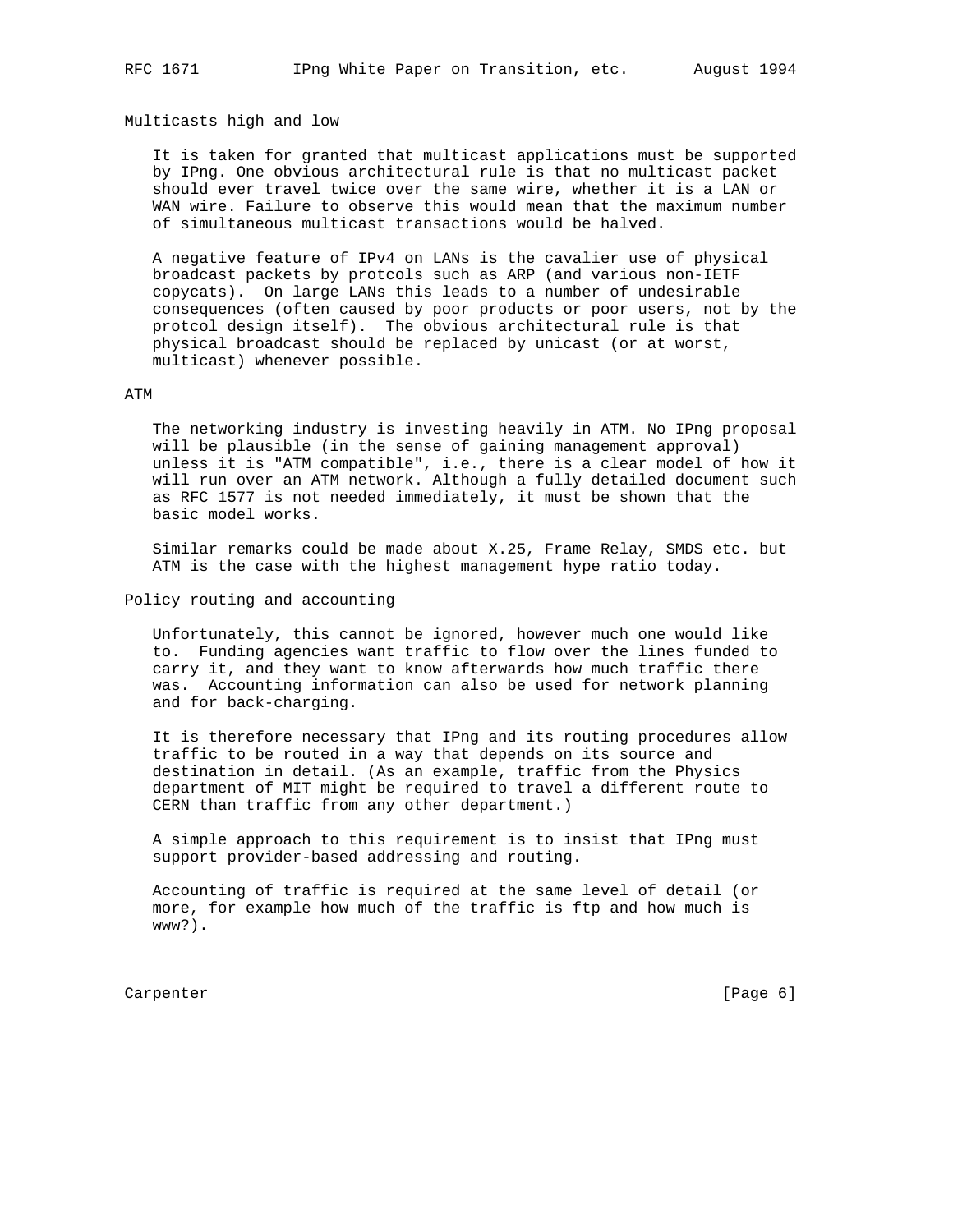Both of these requirements will cost time or money and may impact more than just the IP layer, but IPng should not duck them.

## Security Considerations

 Corporate network operators, and campus network operators who have been hacked a few times, take this more seriously than many protocol experts. Indeed many corporate network operators would see improved security as a more compelling argument for transition to IPng than anything else.

 Since IPng will presumably be a datagram protocol, limiting what can be done in terms of end-to-end security, IPng must allow more effective firewalls in routers than IPv4. In particular efficient traffic barring based on source and destination addresses and types of transaction is needed.

 It seems likely that the same features needed to allow policy routing and detailed accounting would be needed for improved firewall security. It is outside the scope of this document to discuss these features in detail, but it seems unlikely that they are limited to implementation details in the border routers. Packets will have to carry some authenticated trace of the (source, destination, transaction) triplet in order to check for unwanted traffic, to allow policy-based source routing, and/or to allow detailed accounting. Presumably any IPng will carry source and destination identifiers in some format in every packet, but identifying the type of transaction, or even the individual transaction, is an extra requirement.

Disclaimer and Acknowledgements

 This is a personal view and does not necessarily represent that of my employer.

 CERN has been through three network transitions in recent years (IPv4 renumbering managed by John Gamble, AppleTalk Phase I to Phase II transition managed by Mike Gerard, and DECnet Phase IV to DECnet/OSI routing transition managed by Denise Heagerty). I could not have written this document without having learnt from them. I have also benefitted greatly from discussions with or the writings of many people, especially various members of the IPng Directorate. Several Directorate members gave comments that helped clarify this paper, as did Bruce L Hutfless of Boeing. However the opinions are mine and are not shared by all Directorate members.

Carpenter [Page 7]